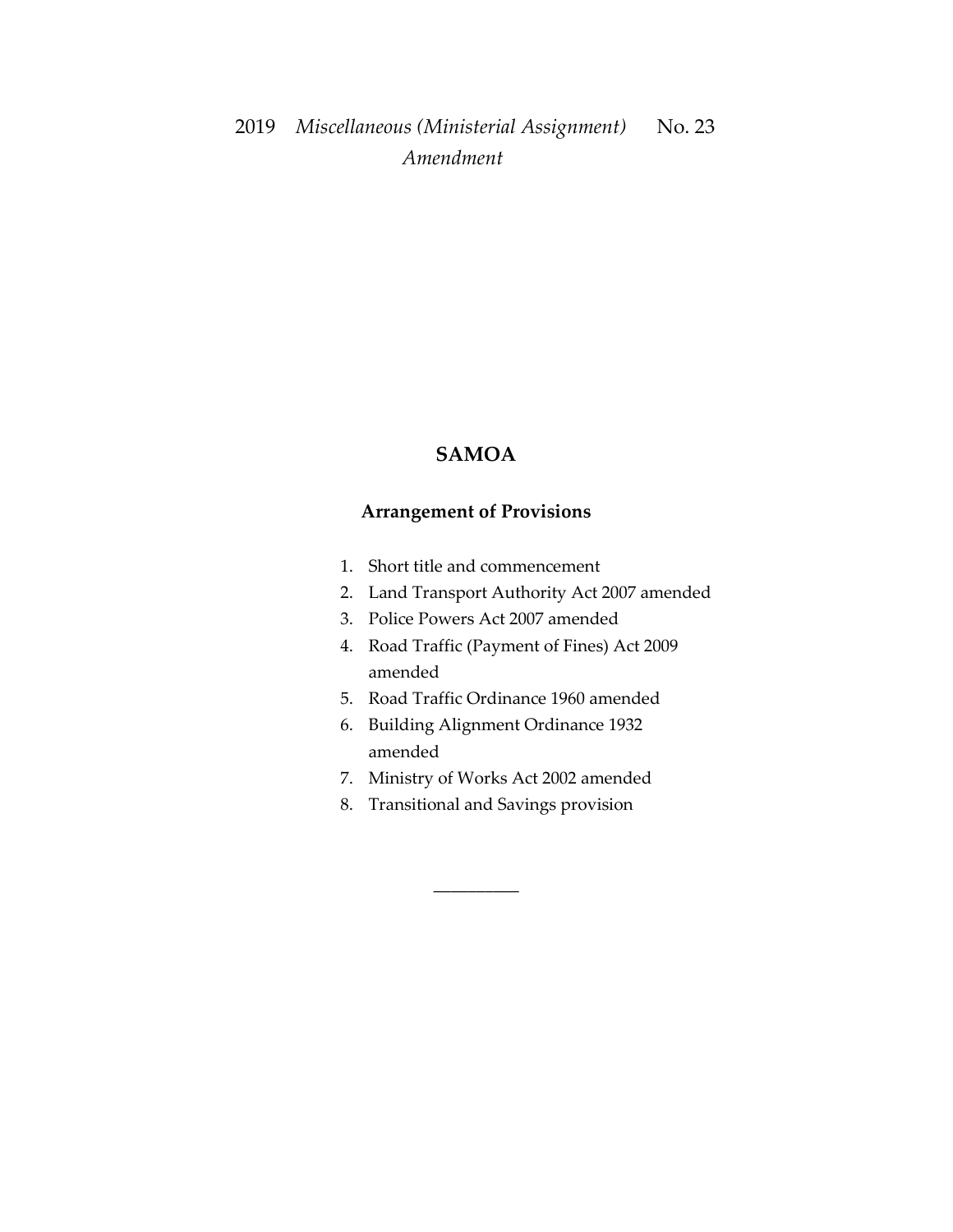#### **2019, No. 23**

**AN ACT to amend several Acts as a result of the Ministerial Assignment made pursuant to Article 35 of the Constitution of the Independent State of Samoa 1960, and for related purposes.** *[01st July 2019]*

**BE IT ENACTED** by the Legislative Assembly of Samoa in Parliament assembled as follows:

### **1. Short title and commencement:**

- (1) This Act may be cited as the Miscellaneous (Ministerial Assignment) Amendment Act 2019.
- (2) This Act commences on the date of its assent by the Head of State.

#### **2. Land Transport Authority Act 2007 amended:**

The Land Transport Authority Act 2007 is amended as follows:

- (a) Parts 5, 6 and 7 are repealed; and
- (b) in section 2, the following definitions are repealed -
	- (i) "Ministry"; and
	- (ii) motor vehicle; and
	- (iii) "owner" or "owns"; and
	- (iv) "registered"; and
	- (v) "registration plate or label"; and
	- (vi) "rule"; and
- (c) section  $5(1)(d)$ , (e) and (f) are repealed; and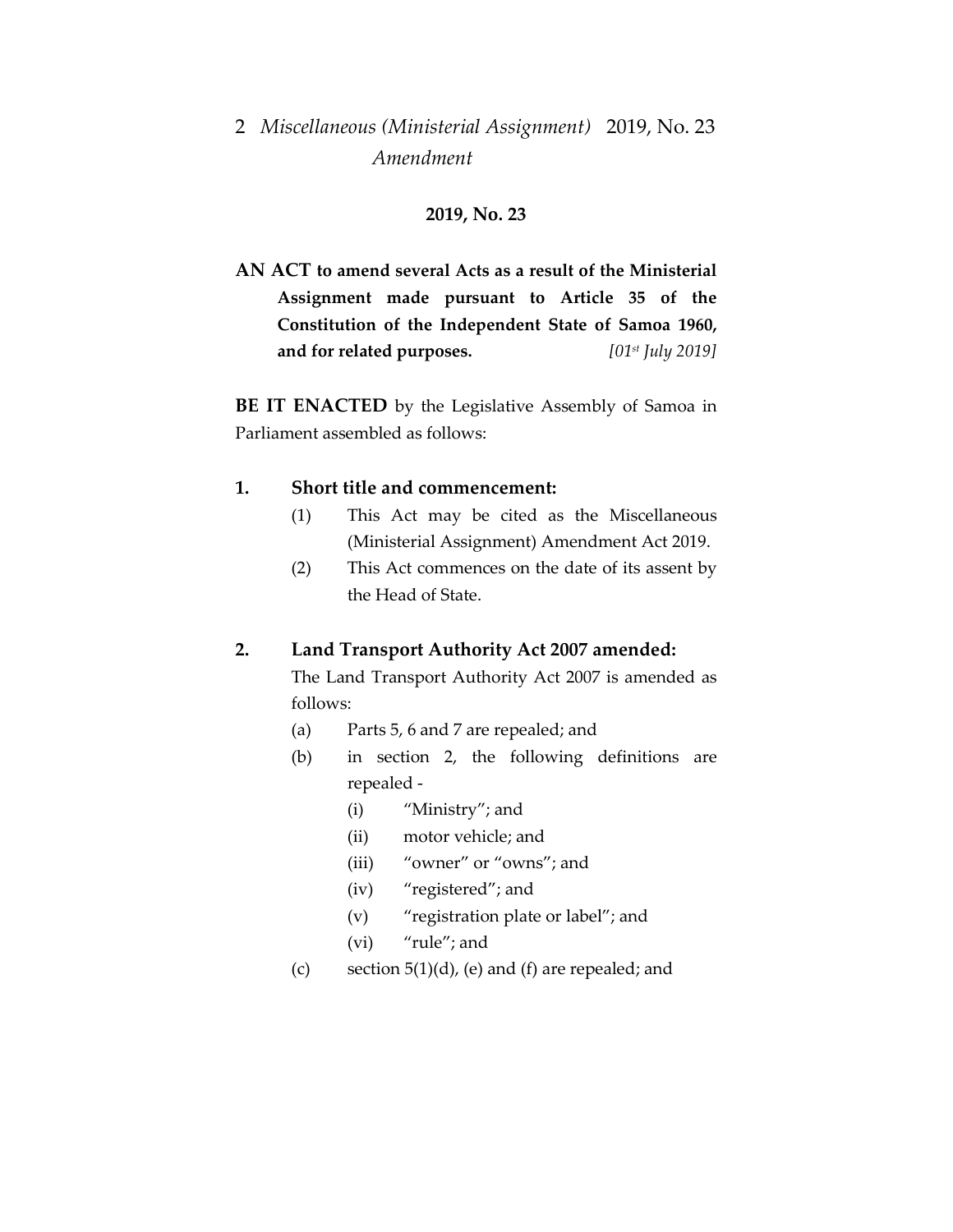### 2019, No. 23 *Miscellaneous (Ministerial Assignment)* 3  *Amendment*

- (d) section 6(a) and (c) are repealed; and
- (e) section 19(1)(e) is repealed; and
- (f) section 23(3)(e) is repealed.

### **3. Police Powers Act 2007 amended:**

The Police Powers Act 2007 is amended as follows:

(a) in section 2, insert the following new definitions in its alphabetical order:

"owner" means:

- (a) the person registered as the owner of the vehicle or a person in lawful possession of such vehicle; or
- (b) the purchaser or receiver of a vehicle registered in an owner's name if -
	- (i) such vehicle is sold or transferred of by the registered owner to the purchaser or receiver; and
	- (ii) the owner provided written notice of sale or transfer to the Service.
- "Service" has the same meaning given to it under the Police Service Act 2009;
- "vehicle" has the same meaning given to it under the Road Traffic Ordinance 1960;";
- (b) insert the new Part 6A after section 36 as follows: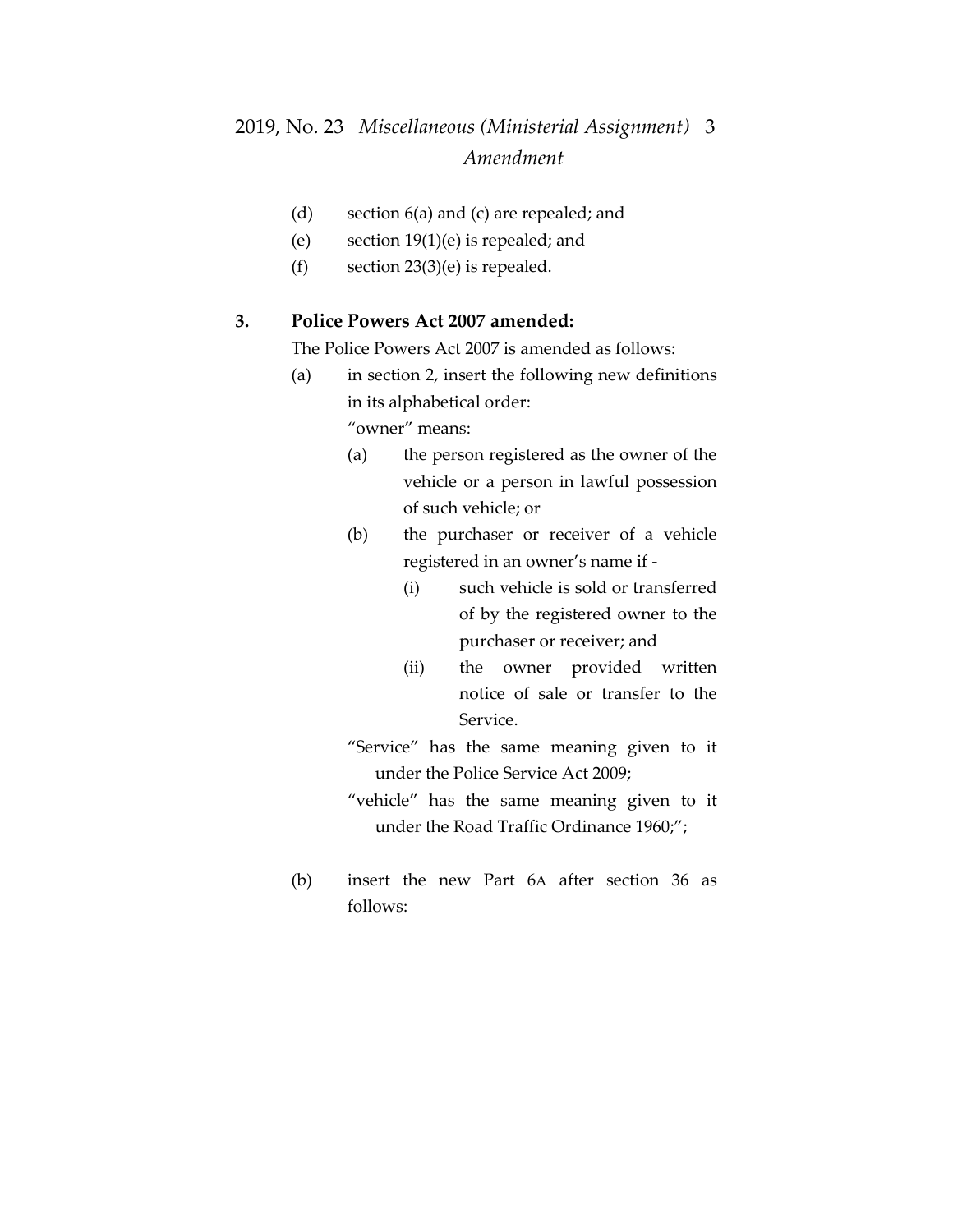### "**PART 6A ROAD TRANSPORT**

*Division 1 - Principal Licensing Authority*

# **36A. Service is the Principal Licensing Authority:**

The Service is the Principal Licensing Authority under the Road Traffic Ordinance 1960.

#### **36B. Service to keep Register:**

The Service must establish and maintain a Register with all prescribed particulars of a vehicle and the owner of such vehicle.

*Division 2 - Functions and powers*

### **36C. Commissioner may approve forms:**

The Commissioner may approve forms to be used under this Part.

### **36D. Functions regarding vehicle registration, licensing and road use management:**

- (1) The Service is responsible for:
	- (a) registration of vehicles and licensing drivers in accordance with any law;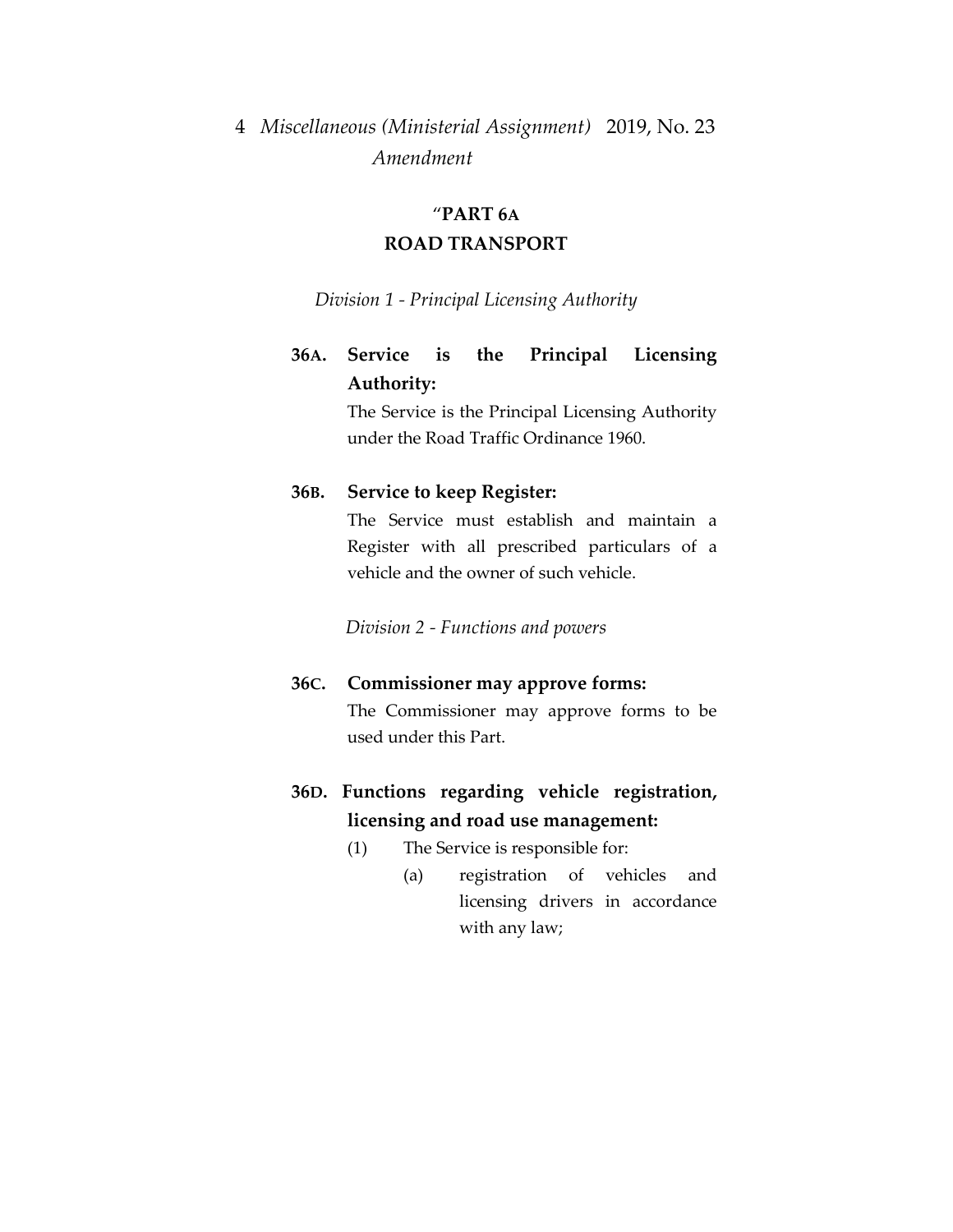### 2019, No. 23 *Miscellaneous (Ministerial Assignment)* 5  *Amendment*

- (b) establishing and enforcement of standards for vehicle registration and licensing of drivers;
- (c) promoting safe road use and vehicle safety;
- (d) inspection of vehicles;
- (e) controlling or prohibiting the use of vehicles that are considered -
	- (i) to be in breach of applicable standards or requirements; or
	- (ii) unsafe to users of the vehicle or the general public; and
- (f) formulation and implementation of road safety campaigns.
- (2) The Service has the powers required to undertake its functions under subsection (1).

#### **36E. Road Transport Regulations:**

The Head of State may make Regulations prescribing the following:

- (a) application process for the registration of vehicles; and
- (b) particulars to be kept in the Register; and
- (c) requirements for
	- (i) the delivery of notices and other documents; and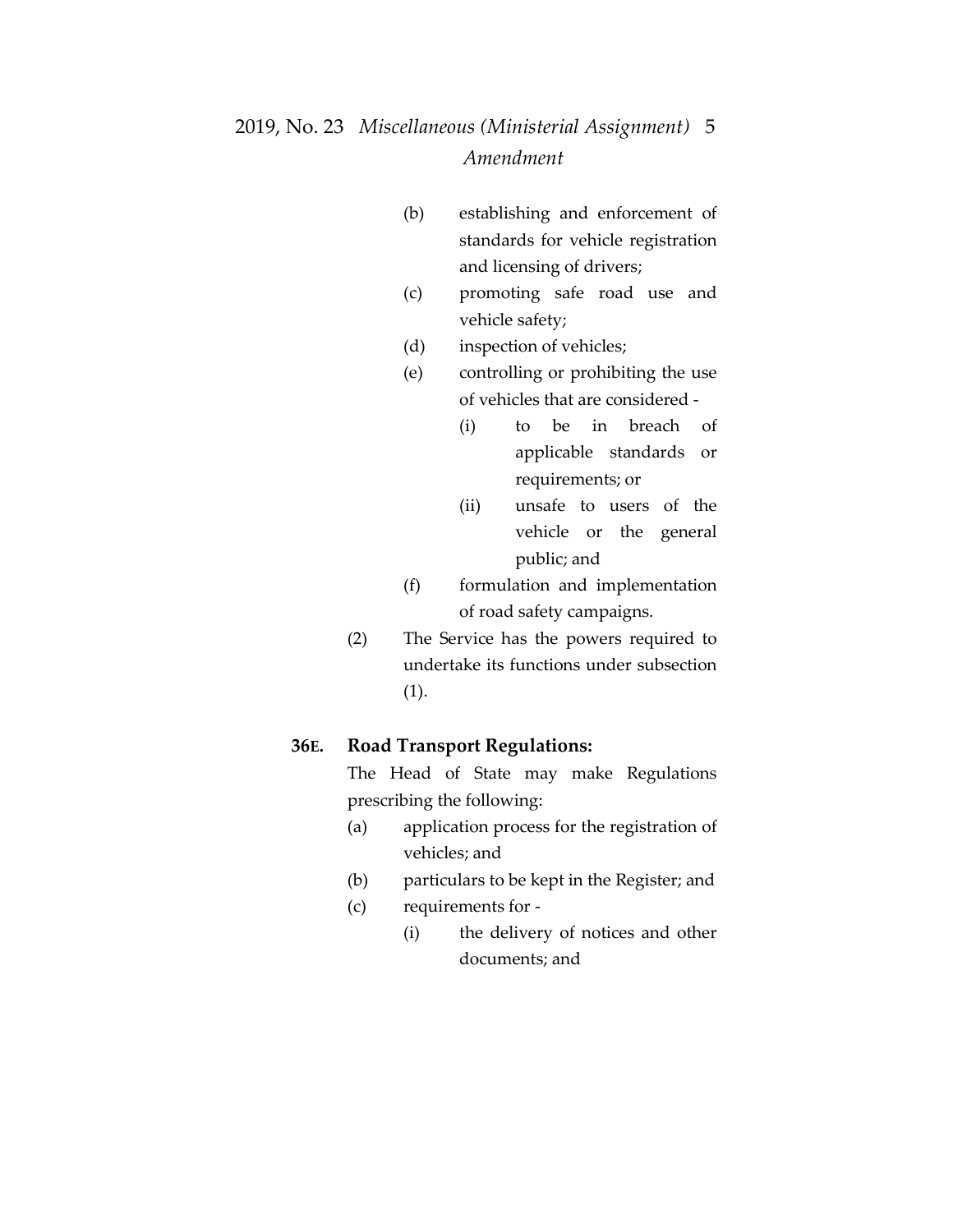- (ii) change of name and address; and
- (d) requirements for becoming a licensed driver of a vehicle; and
- (e) subject to the approval of the National Revenue Board, fees payable for -
	- (i) an application to be considered by the Service under this Part;
	- (ii) the issuing of a licence, registration, certificate or permit; or
	- (iii) changing any record.".

### **4. Road Traffic (Payment of Fines) Act 2009 amended:**

The provisions of the Road Traffic (Payment of Fines) Act 2009 set out in Column 1, are amended according to Column 2 in the table below:

| Column | Column <sub>2</sub> |                              |
|--------|---------------------|------------------------------|
| 1      |                     |                              |
| s2     | (a)                 | Repeal the definition<br>of  |
|        |                     | "Authority";                 |
|        | (b)                 | Insert the following new     |
|        |                     | definitions in its correct   |
|        |                     | alphabetical order:          |
|        |                     |                              |
|        |                     | ""Commissioner" means<br>the |
|        |                     | Commissioner of Police       |
|        |                     | appointed under the Police   |
|        |                     | Service Act 2009;            |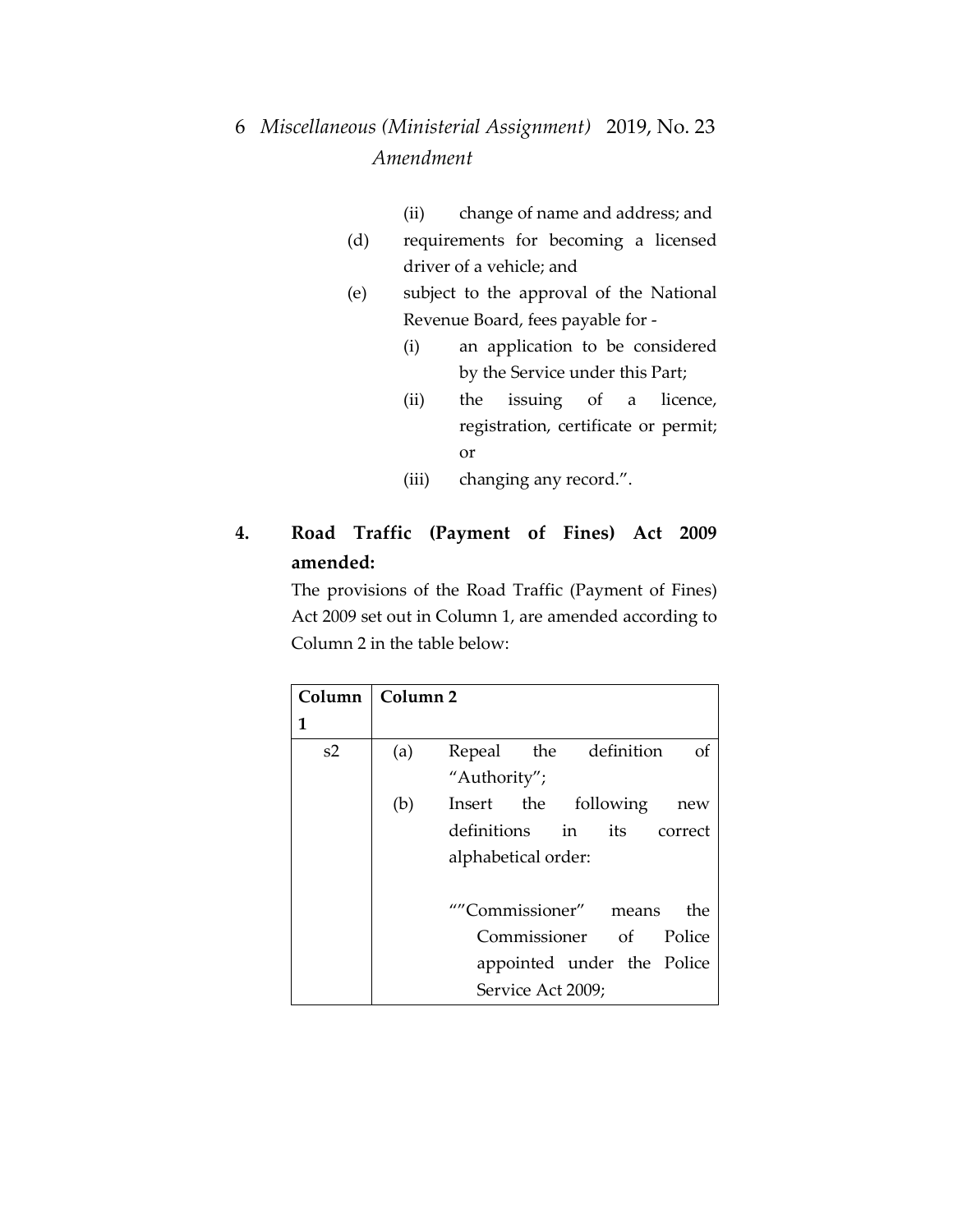## 2019, No. 23 *Miscellaneous (Ministerial Assignment)* 7  *Amendment*

|       |     | "Service" has the same meaning                |
|-------|-----|-----------------------------------------------|
|       |     | given to it under the Police Service          |
|       |     | Act 2009;";                                   |
|       | (c) | In the definition for "Minister"              |
|       |     | substitute "land transport" with              |
|       |     | "the Service"; and                            |
|       | (d) | In the definition of "Traffic                 |
|       |     | Offence Notice" and "Notice"                  |
|       |     | omit "or the Land Transport                   |
|       |     | Authority Act 2007".                          |
| s4(2) | (a) | Substitute "Land Transport                    |
|       |     | Authority in consultation with the            |
|       |     | Commissioner of Police and shall              |
|       |     | be signed for the Commissioner of             |
|       |     | Police by the Police Officer" with            |
|       |     | "Commissioner".                               |
| s5    | (a) | In subsection (2) "the Land                   |
|       |     | Transport Authority"<br>is                    |
|       |     | substituted with "an Office of the            |
|       |     | Service as approved by the                    |
|       |     | Commissioner".                                |
|       | (b) | Insert the following new                      |
|       |     | subsection:                                   |
|       |     |                                               |
|       |     | $^{\prime\prime}(3)$<br>The Commissioner must |
|       |     | that<br>all<br>fines<br>ensure                |
|       |     | collected under this section                  |
|       |     | deposited into the<br>are                     |
|       |     | Treasury Fund.".                              |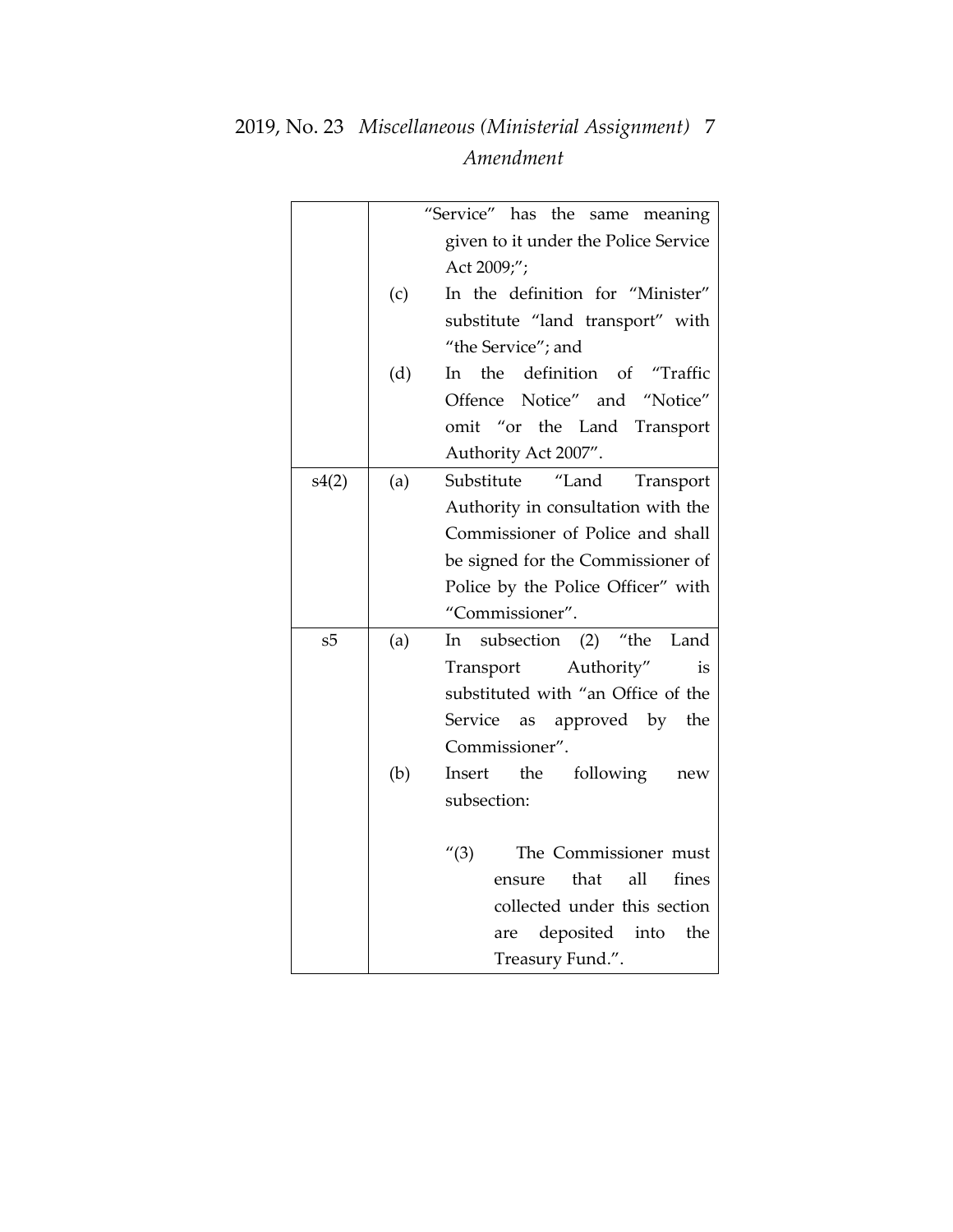| s8             | Substitute with:<br>(a)                                              |
|----------------|----------------------------------------------------------------------|
|                | $^{\prime\prime}8.$<br>Powers may be exercised by<br>police officer: |
|                | (1)<br>The<br>powers<br>and                                          |
|                | procedures provided for                                              |
|                | under this Act may be                                                |
|                |                                                                      |
|                | exercised by police officers.                                        |
|                | For the purpose of the<br>(2)                                        |
|                | exercise of any power                                                |
|                | under this section a Notice                                          |
|                | issued by a police officer:                                          |
|                | must be in a form<br>(a)                                             |
|                | approved by the                                                      |
|                | Commissioner; and                                                    |
|                | (b) signed<br>for<br>the                                             |
|                | Commissioner by<br><sub>a</sub>                                      |
|                | police officer.                                                      |
|                | (3) Any fine imposed under                                           |
|                | this section is recoverable                                          |
|                | to the Government.".                                                 |
| s <sub>9</sub> | In subsections $(1)$ and $(2)$ , omit "or<br>(a)                     |
|                | to an officer of the Authority" and                                  |
|                | "or an officer of the Authority"                                     |
|                | wherever occurring.                                                  |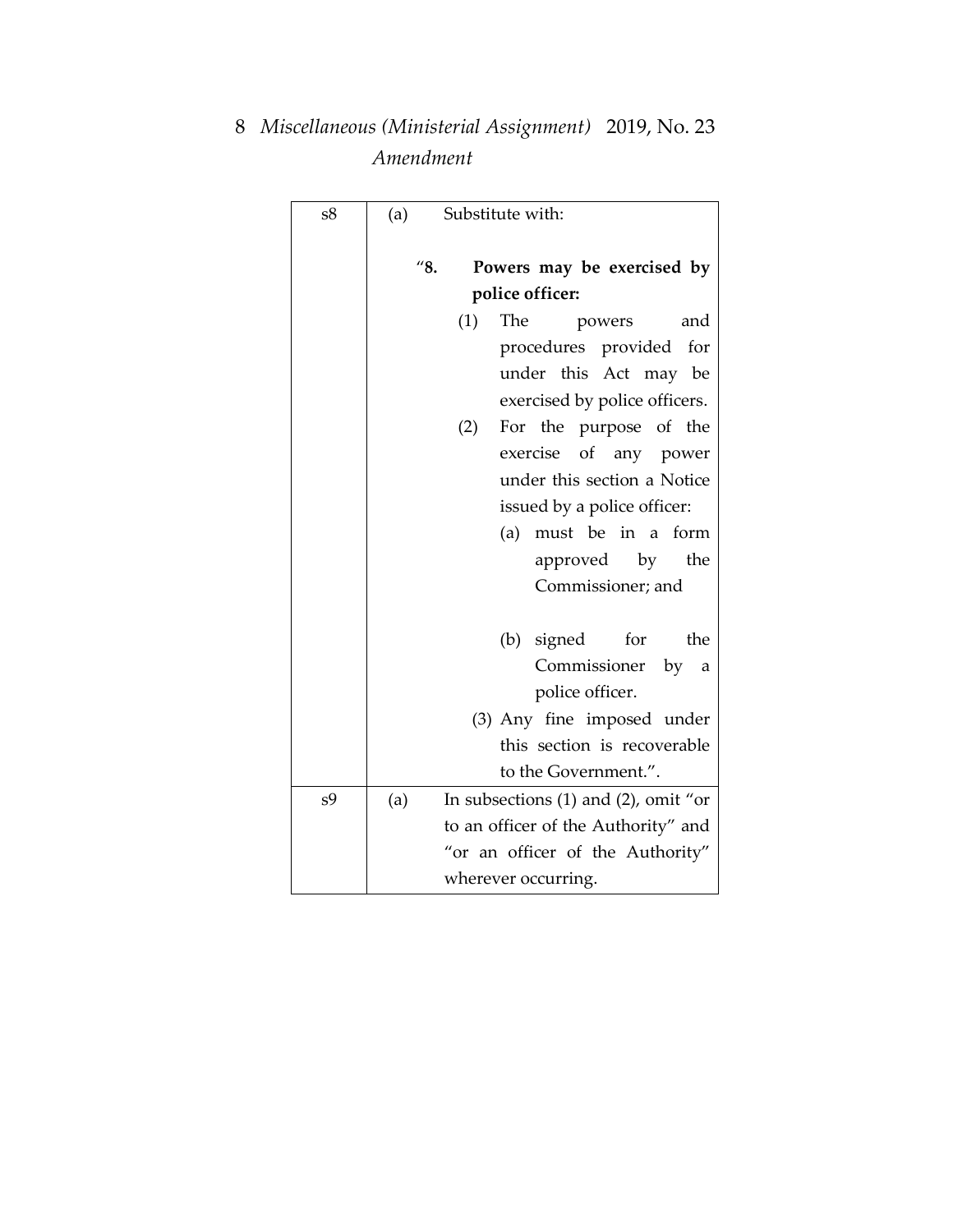## 2019, No. 23 *Miscellaneous (Ministerial Assignment)* 9  *Amendment*

### **5. Road Traffic Ordinance 1960 amended:**

The provisions of the Road Traffic Ordinance 1960 set out in Column 1, are amended according to Column 2 in the table below:

| Column <sub>1</sub> | Column <sub>2</sub>                     |
|---------------------|-----------------------------------------|
| s2                  | Repeal the definitions<br>for<br>(a)    |
|                     | "authorised officer", "Chief            |
|                     | Executive<br>Officer"<br>and            |
|                     | "enforcement officer"; and              |
|                     | In the definition of "prescribed<br>(b) |
|                     | fee" substitute<br>the "<br>Land        |
|                     | Transport Authority Act 2007"           |
|                     | with "this Ordinance";                  |
|                     | Insert the following<br>(c)<br>new      |
|                     | definitions in<br>its correct           |
|                     | alphabetical order:                     |
|                     |                                         |
|                     | ""Commissioner" means the Police        |
|                     | Commissioner appointed under            |
|                     | the Police Service Act 2009;            |
|                     | "plate or label" means a plate or       |
|                     | label affixed to a vehicle              |
|                     | showing, that it has been               |
|                     | registered under this Act;              |
|                     | "police officer" means a sworn          |
|                     | member under the Police                 |
|                     | Service Act 2009;                       |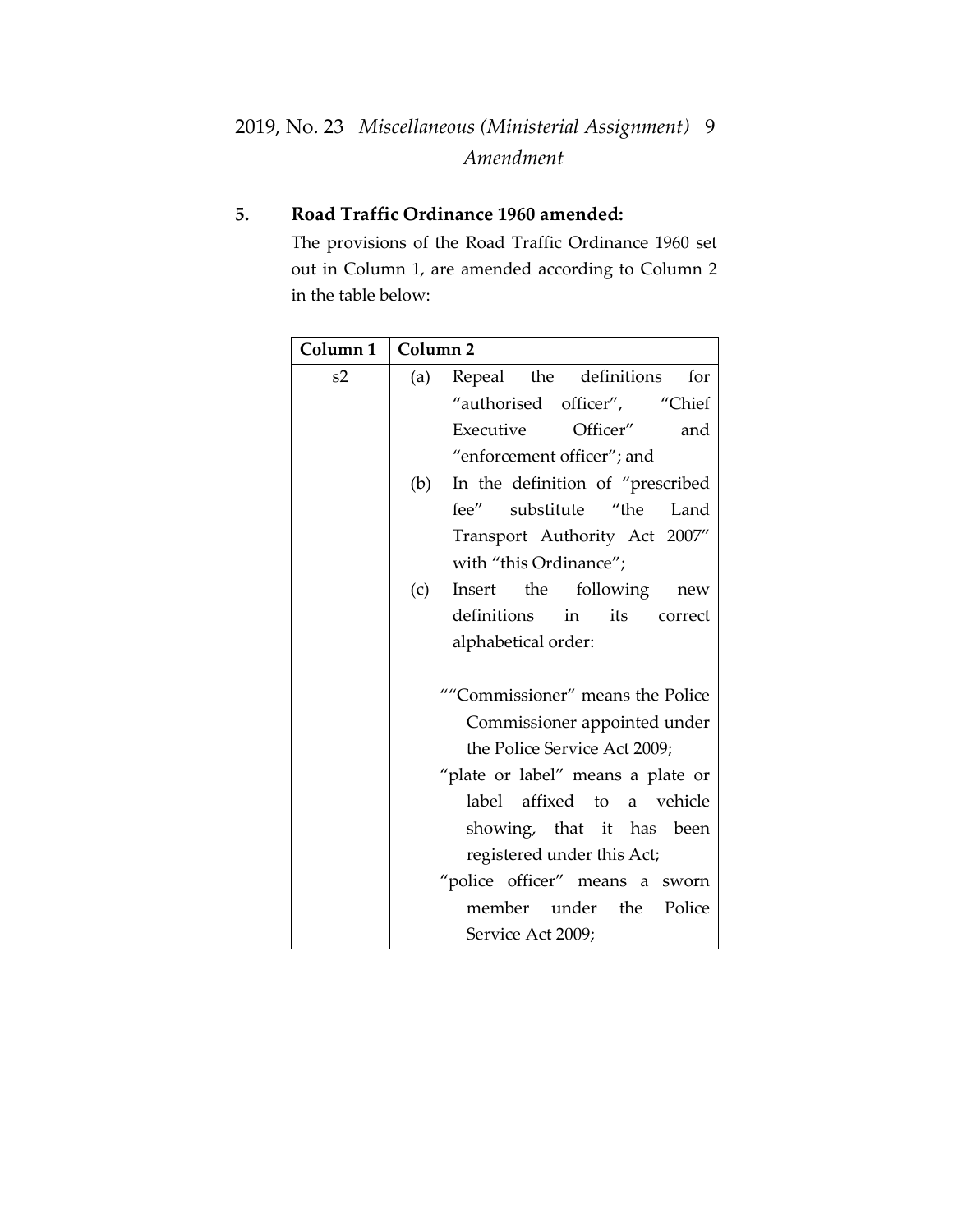|                  |     | "Principal Licensing Authority"               |
|------------------|-----|-----------------------------------------------|
|                  |     | means the Samoa Police Service                |
|                  |     | continued under the Samoa                     |
|                  |     | Police Service Act 2009;                      |
|                  |     | Service"<br>"Samoa<br>Police<br><sub>or</sub> |
|                  |     | "Service" has the same meaning                |
|                  |     | given to it under section 2 of                |
|                  |     | the Police Service Act 2009;".                |
| s3               | (a) | In subsection $(1)$ :                         |
|                  |     | substitute "There shall be<br>(i)             |
|                  |     | appointed under the Land                      |
|                  |     | Transport Authority Act                       |
|                  |     | 2007 a Licence Controller                     |
|                  |     | who shall be" with "The                       |
|                  |     | Service is the appointed                      |
|                  |     | Licence Controller that is";                  |
|                  |     | and                                           |
|                  |     | (ii)<br>Transport<br>omit "Land               |
|                  |     | Authority Act 2007".                          |
|                  | (b) | In subsection (2) substitute "Parts           |
|                  |     | 2 and 4 of the Land Transport                 |
|                  |     | Authority Act 2007" with "the                 |
|                  |     | examination and registration of               |
|                  |     | vehicles, or licensing of drivers".           |
| s <sub>5</sub> A | (a) | subsection (1), substitute<br>In              |
|                  |     | "Chief Executive Officer" with                |
|                  |     | "Commissioner".                               |
|                  | (b) | In subsection (2) substitute "the             |
|                  |     | Land Transport Authority Act                  |
|                  |     | 2007" with "this Ordinance".                  |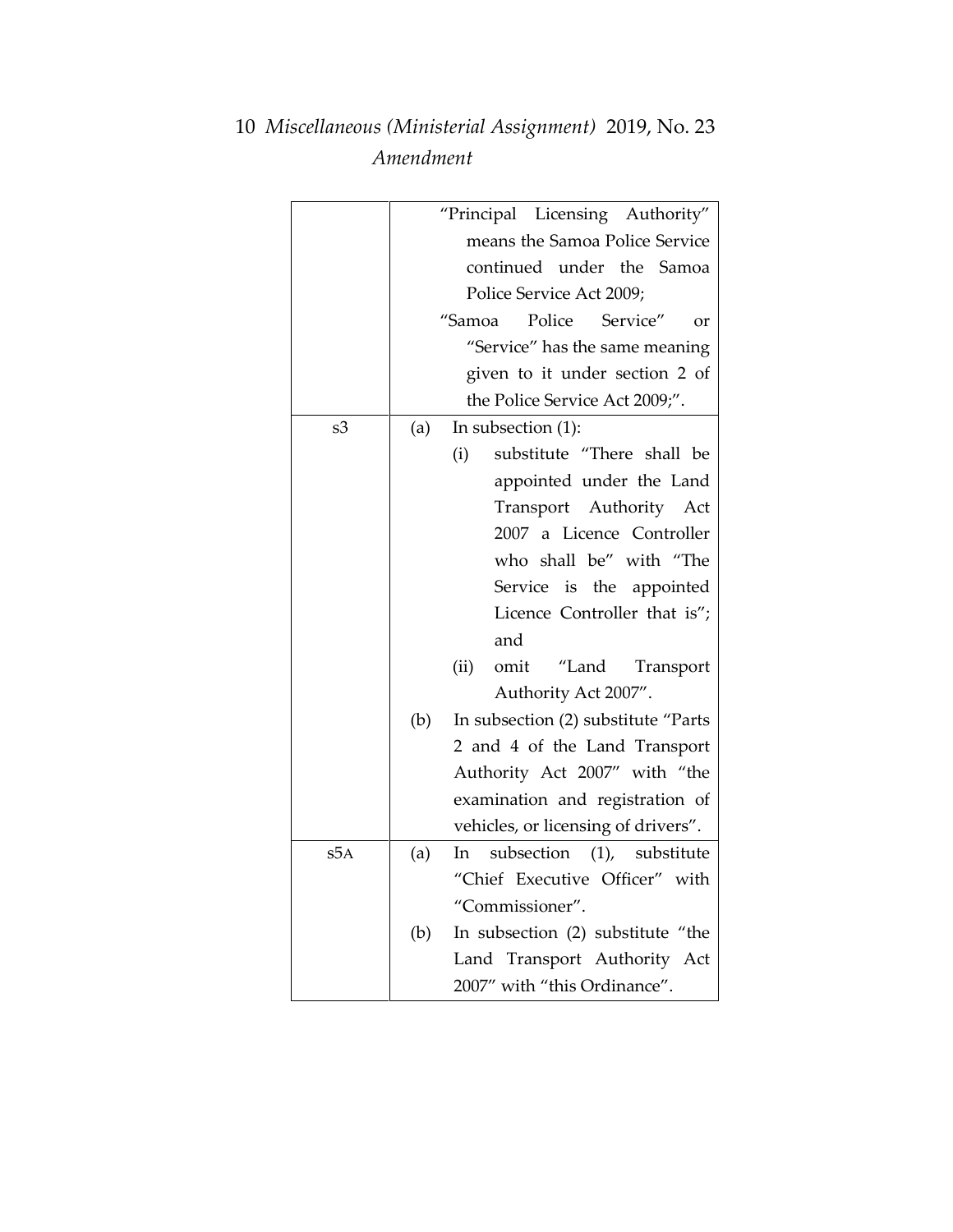| s8(a)  | (a) | "authorised<br>officer"<br>For       |
|--------|-----|--------------------------------------|
|        |     | substitute "police officer".         |
| s9     | (a) | "authorised<br>officer"<br>For       |
|        |     | "police<br>officer"<br>substitute    |
|        |     | wherever occurring.                  |
| s11    | (a) | in subsection (1), for "appropriate  |
|        |     | fee set out in the First Schedule to |
|        |     | this Ordinance," substitute with     |
|        |     | "prescribed fee";                    |
|        | (b) | subsection (2) is repealed.          |
| s13(4) | (a) | Substitute "the Land Transport       |
|        |     | Authority Act 2007" with "this       |
|        |     | Ordinance".                          |
| s19(2) | (b) | Substitute "section 36 of the Land   |
|        |     | Transport Authority Act 2007"        |
|        |     | with "this Ordinance".               |
| s27(5) | (a) | Omit "or authorised officer"         |
|        |     | wherever occurring.                  |
| s50    | (a) | Omit "or an authorised officer"      |
|        |     | wherever occurring.                  |
| s51    | (a) | In subsection (2):                   |
|        |     | in paragraph (b) substitute<br>(i)   |
|        |     | "Secretary for Transport"            |
|        |     | "Chief<br>Executive<br>with          |
|        |     | Officer of the Ministry              |
|        |     | responsible for Transport            |
|        |     | and Infrastructure"; and             |
|        |     |                                      |

## 2019, No. 23 *Miscellaneous (Ministerial Assignment)* 11  *Amendment*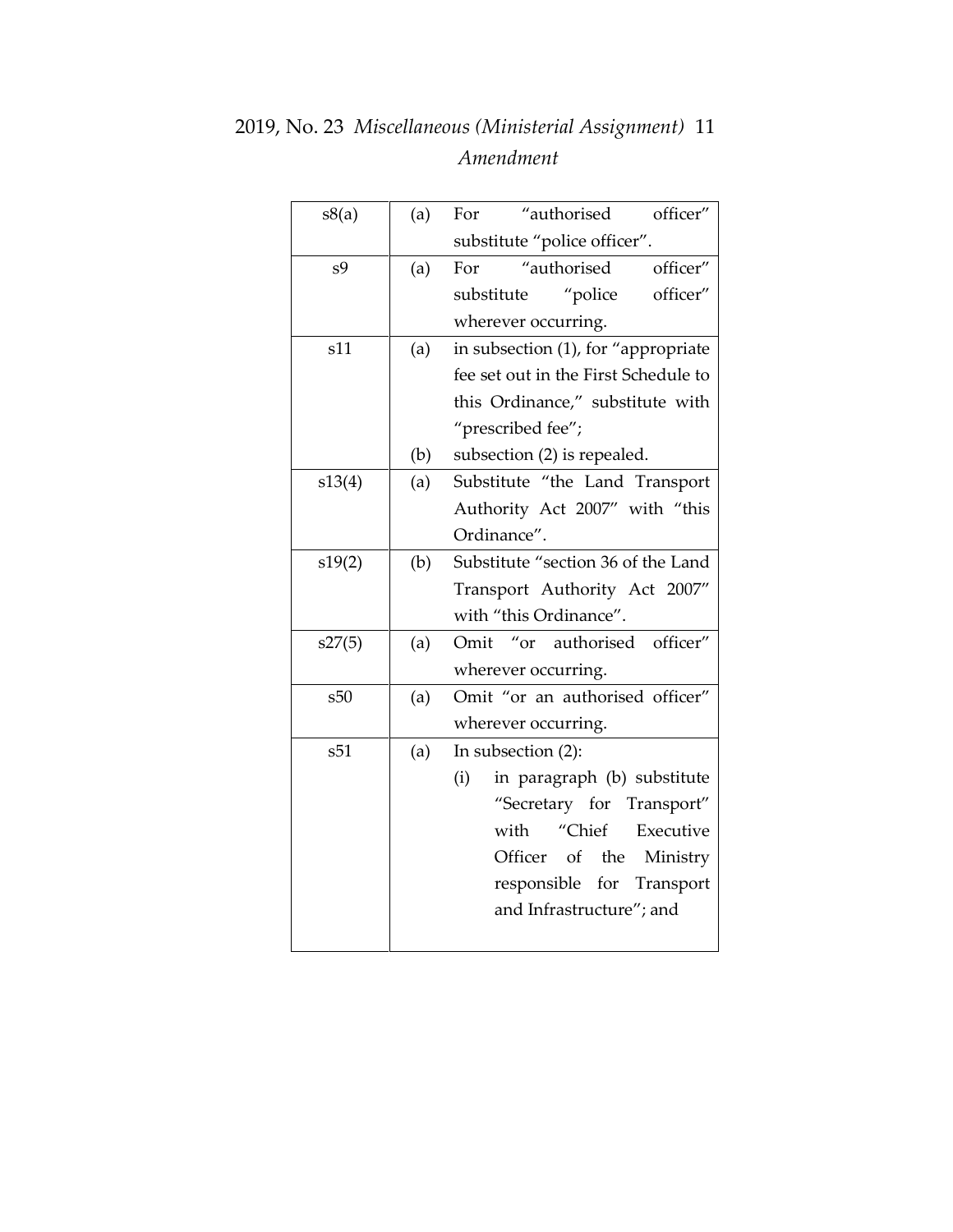|      |     | (ii)<br>in paragraph (c), substitute    |
|------|-----|-----------------------------------------|
|      |     | "Director of Works" with                |
|      |     | "Chief Executive Officer of             |
|      |     | the<br>Land Transport                   |
|      |     | Authority".                             |
| s55  | (a) | For "authorised officer" or "an         |
|      |     | authorised officer" or<br>"the          |
|      |     | officer" substitute<br>authorised       |
|      |     | with "a police officer" or "police      |
|      |     | officer" wherever occurring.            |
| s56  | (a) | Repeal.                                 |
| s72B | (a) | In the heading of the section omit      |
|      |     | "or authorised officer";                |
|      | (b) | In subsection (1), omit "or an          |
|      |     | authorised officer, if";                |
|      | (c) | In subsection $(1)(c)$ and $(d)$ , omit |
|      |     | "or authorised officer".                |
| s72C | (a) | Repeal.                                 |
| s72D | (a) | In subsection (1) substitute "an        |
|      |     | authorised officer" with "a police      |
|      |     | officer".                               |
|      | (b) | In subsection(2):                       |
|      |     | in paragraph (a) substitute<br>(i)      |
|      |     | "Authority's compound at                |
|      |     | the owner's costs fixed by              |
|      |     | the                                     |
|      |     |                                         |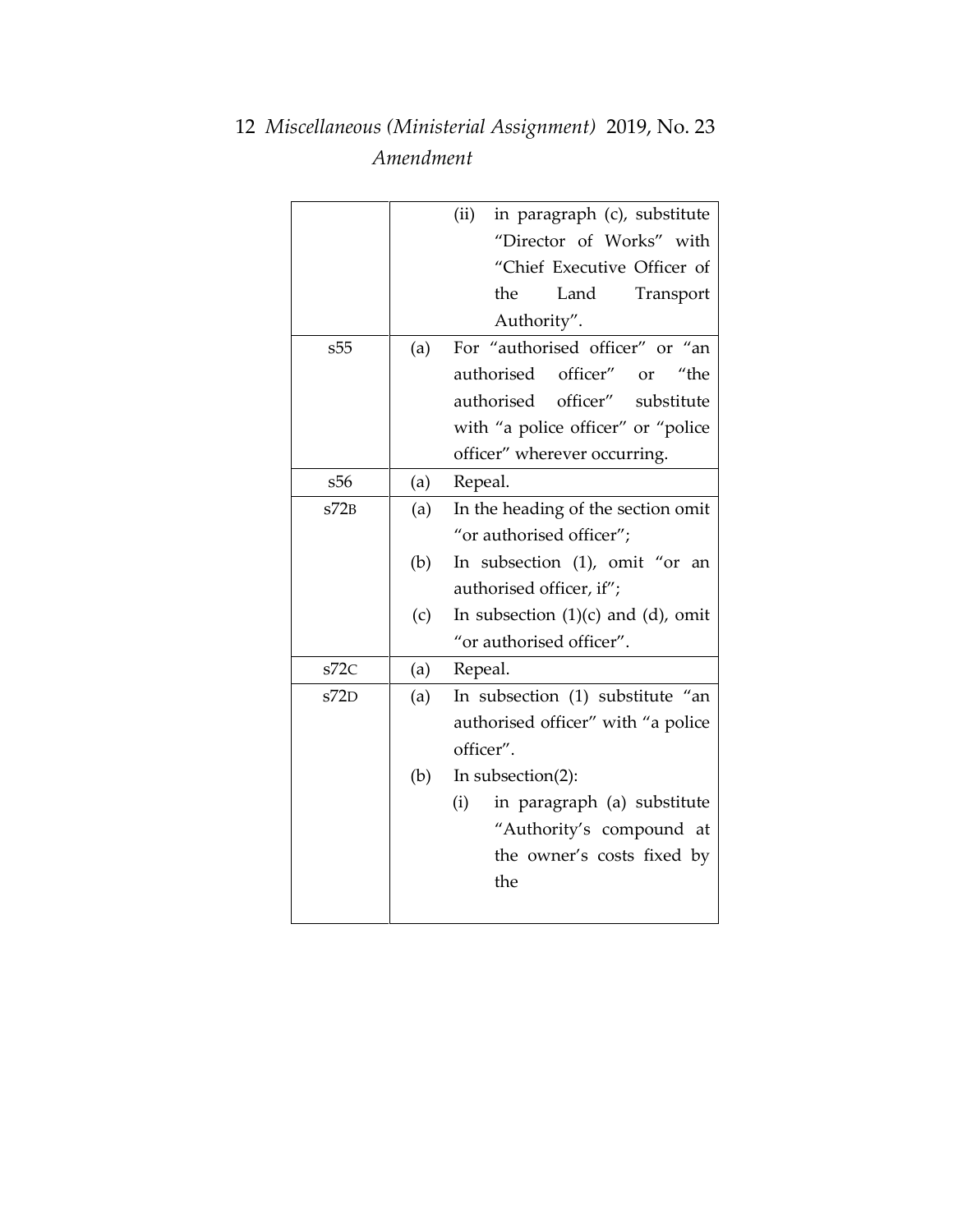|      |     | Authority"<br>with                                  |
|------|-----|-----------------------------------------------------|
|      |     | "compound approved<br>by                            |
|      |     | the Commissioner at<br>the                          |
|      |     | owner's costs as prescribed                         |
|      |     | by Regulations"; and                                |
|      |     | (ii)<br>in paragraphs (b) and (c),                  |
|      |     | substitute "Authority" with                         |
|      |     | "Commissioner".                                     |
|      | (c) | In subsection (4), substitute "to                   |
|      |     | the satisfaction of the Authority"                  |
|      |     | $\pi$ in<br>accordance<br>with<br>with              |
|      |     | requirements prescribed under                       |
|      |     | Regulations".                                       |
|      |     |                                                     |
| s72E | (a) | "Authority"<br>Substitute<br>with                   |
|      |     | "Commissioner"<br>wherever                          |
|      |     | occurring.                                          |
|      | (b) | For subsection (4) substitute:                      |
|      |     |                                                     |
|      |     | $^{\prime\prime}(4)$<br>any vehicle<br>Before<br>is |
|      |     | auctioned under this                                |
|      |     | section, the Commissioner                           |
|      |     | must ensure:                                        |
|      | (c) | that the vehicle is recorded as an                  |
|      |     | impounded vehicle; and                              |
|      | (d) | that after completion of the                        |
|      |     | process in subsections (1) and                      |
|      |     | $(2)$ , the vehicle is written off and              |
|      |     |                                                     |
|      |     |                                                     |

## 2019, No. 23 *Miscellaneous (Ministerial Assignment)* 13  *Amendment*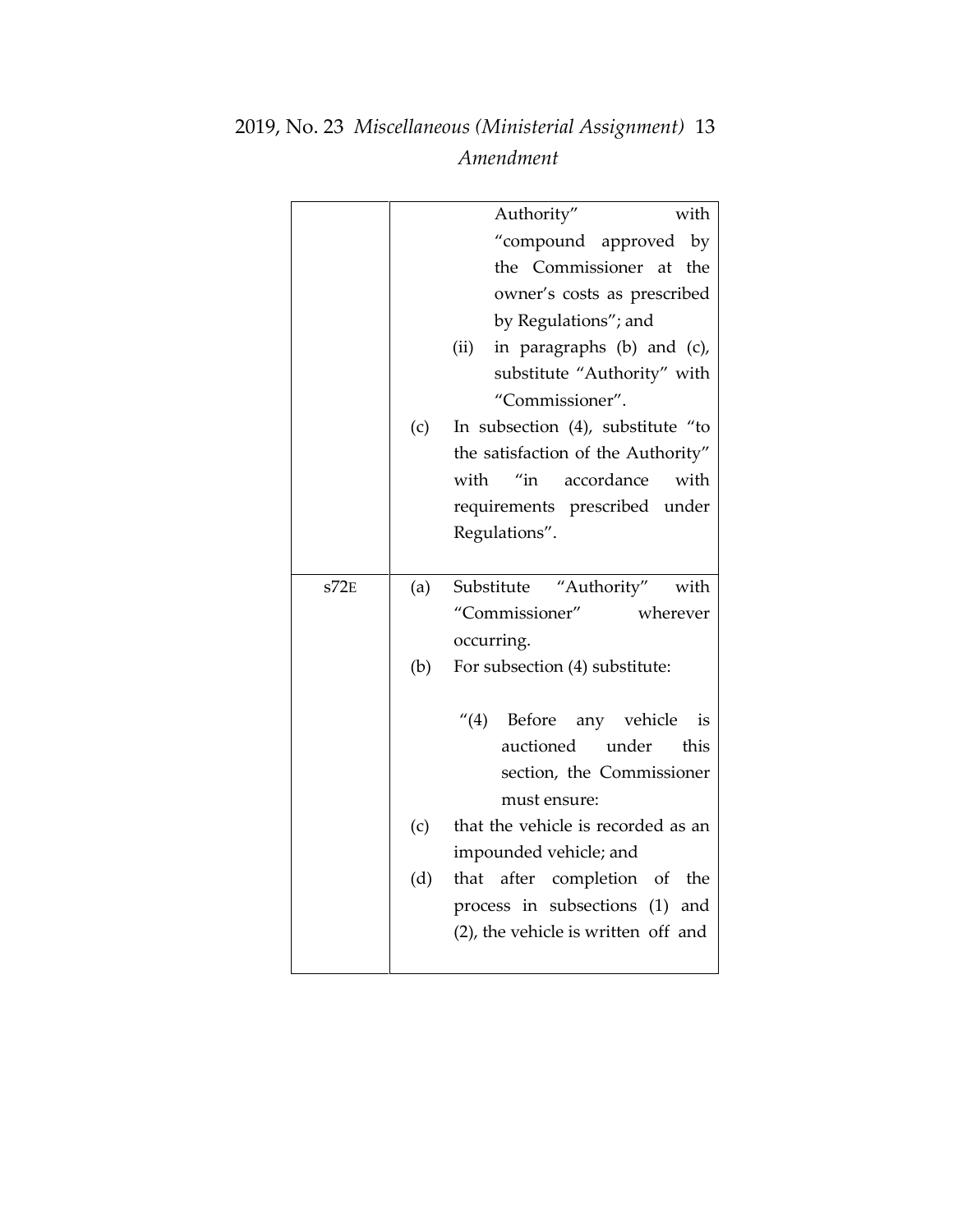| disposed in accordance with                     |
|-------------------------------------------------|
| procedures prescribed under the                 |
| Public Finance Management Act                   |
| $2001."$ .                                      |
| Entire Act   Reference to "enforcement officer" |
| wherever occurring is substituted with          |
| "police officer".                               |

### **6. Building Alignment Ordinance 1932 amended**:

The Building Alignment Ordinance 1932 is amended as follows:

- (a) insert the following new definitions in section 2, in its correct alphabetical order:
	- ""Chief Executive Officer" means the Chief Executive Officer of the Ministry responsible for Works, Transport and Infrastructure;
	- "Minister" means the Minister responsible for Works Transport and Infrastructure;
	- "Ministry" means the Ministry responsible for Works Transport and Infrastructure;"; and
- (b) in section 3(2), for "Minister responsible for Natural Resources and Environment (formerly the Minister responsible for Lands, Surveys and Environment), the Chief Executive Officer (formerly the Director of Lands, Surveys and Environment), the Ministry responsible for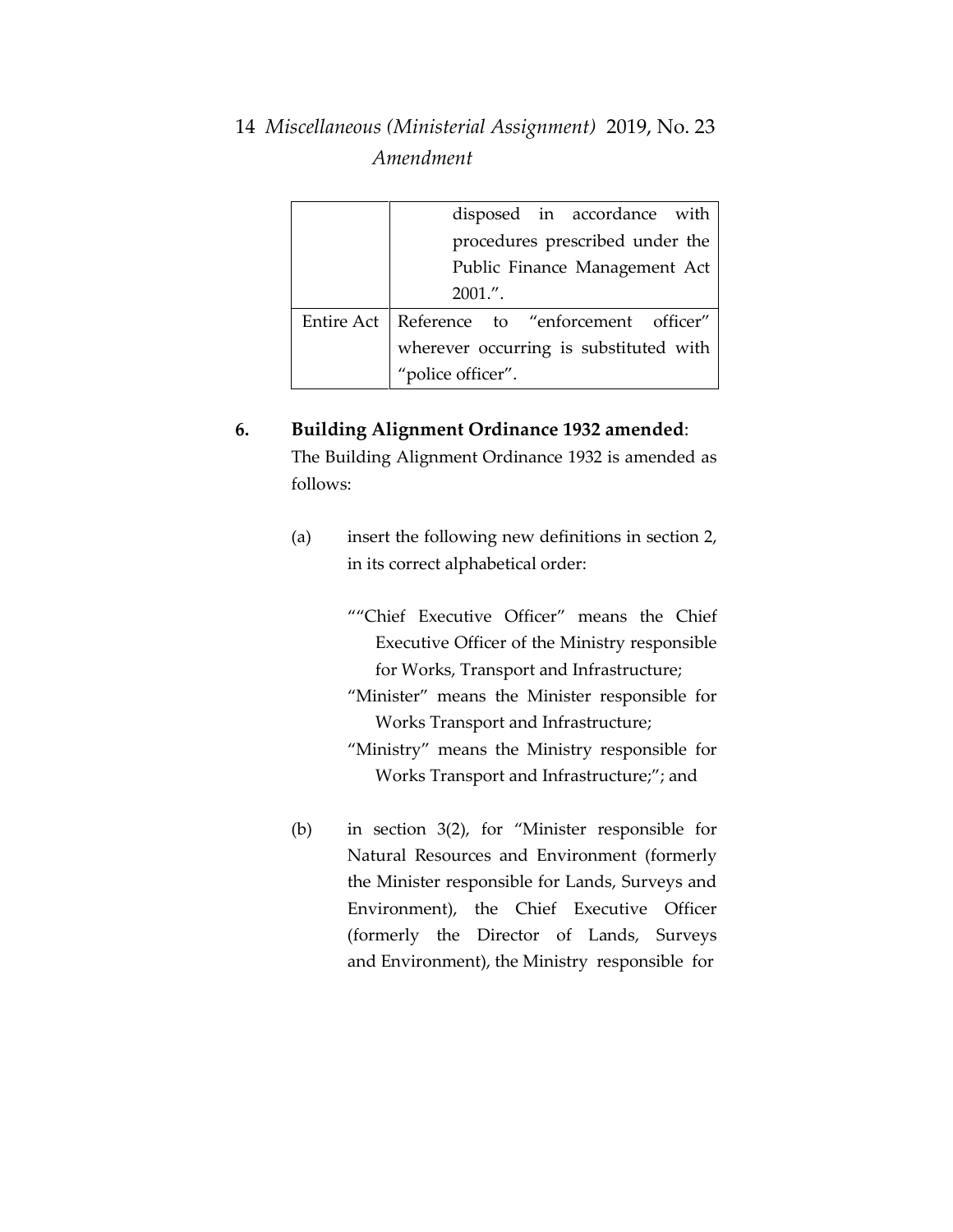### 2019, No. 23 *Miscellaneous (Ministerial Assignment)* 15  *Amendment*

Natural Resources and Environment (formerly the Department of Lands, Surveys and Environment)" substitute with "Minister, the Chief Executive Officer and the Ministry".

### **7. Ministry of Works Act 2002 amended:**

Part 6 of the Ministry of Works Act 2002 is repealed.

### **8. Transitional and Savings provision:**

- (1) Any person appointed as an authorised officer for the Land Transport Authority ("Authority") and who has opted to be transferred to the Samoa Police Service ("Service"), is at the commencement of this Act, considered a sworn member of the Service.
- (2) Any person employed by the Authority whose duty and function is in the administration of the traffic offence system, parking meter system, registration and examination of vehicles and licensing of drivers is at the commencement of this Act, considered a sworn member of the Service or non-sworn member of the Service respectively.
- (3) All liabilities deriving from contracts attached to the administrative function of examination and registration of vehicles and its owners and licensing of drivers are at the commencement of this Act, vested in the Service.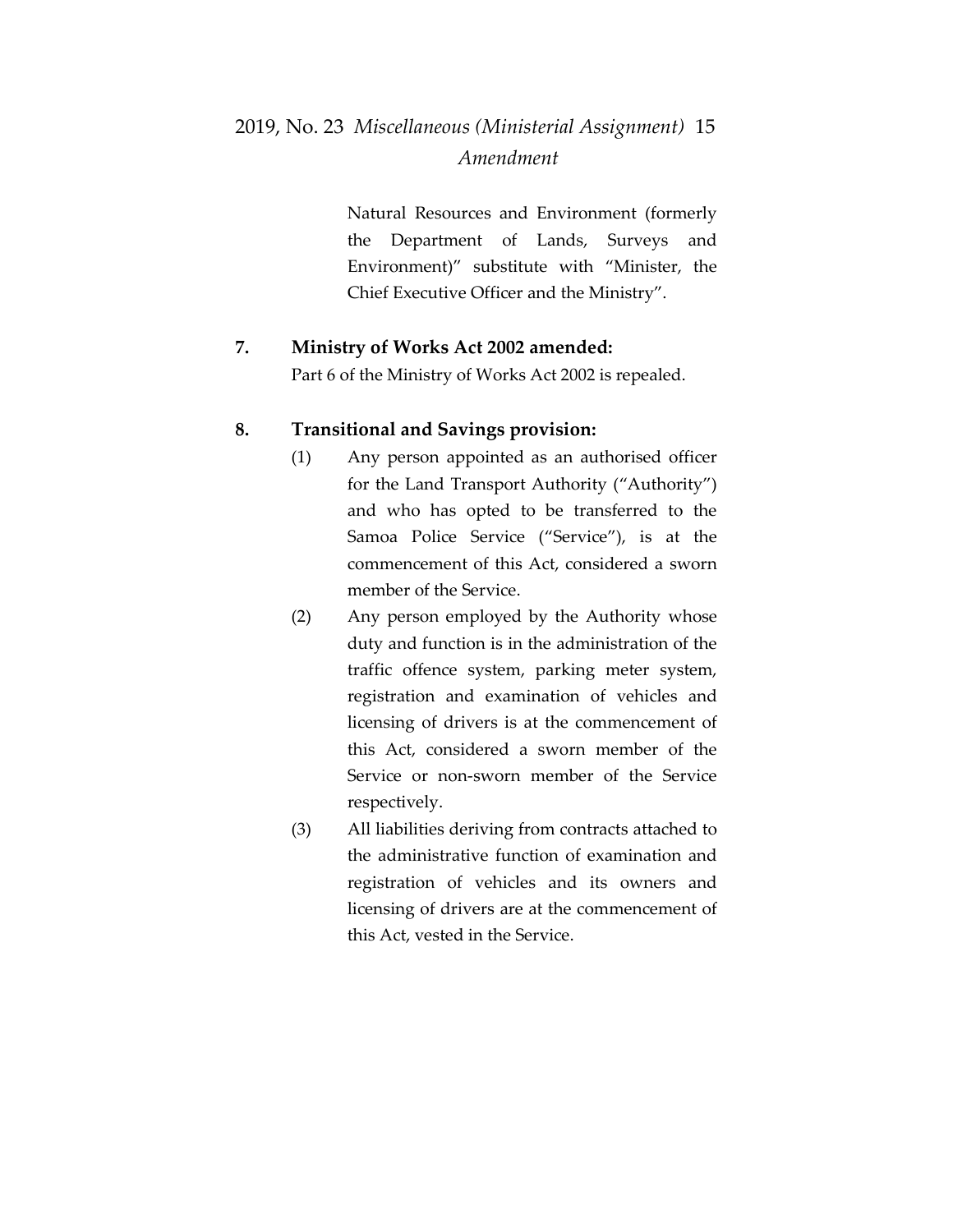- (4) Any legal proceeding commenced by the Authority for the enforcement of a traffic offence notice is at the commencement of this Act treated as commenced by the Service and must be taken forward by the Service.
- (5) Any power exercised by the Authority under an enactment repealed of amended in this Act, is treated as exercised by the Service or the Commissioner accordingly at the commencement of this Act.
- (6) Any register required to be established and maintained by the Authority pursuant to an enactment that is amended or repealed under this Act, is treated at the commencement of this Act, to be established and maintained by the Service.
- (7) The Head of State may make Regulations to provide for the transfer of assets from the Authority to the Service.
- (8) Any regulation made pursuant to an enactment that is amended or repealed under this Act:
	- (a) is at the commencement of this Act regarded valid until it is repealed or amended; or
	- (b) that contains reference to an officer of the Authority is at the commencement of this Act regarded as referring to a police officer; or
	- (c) that contains reference to the Authority is at the commencement of this Act